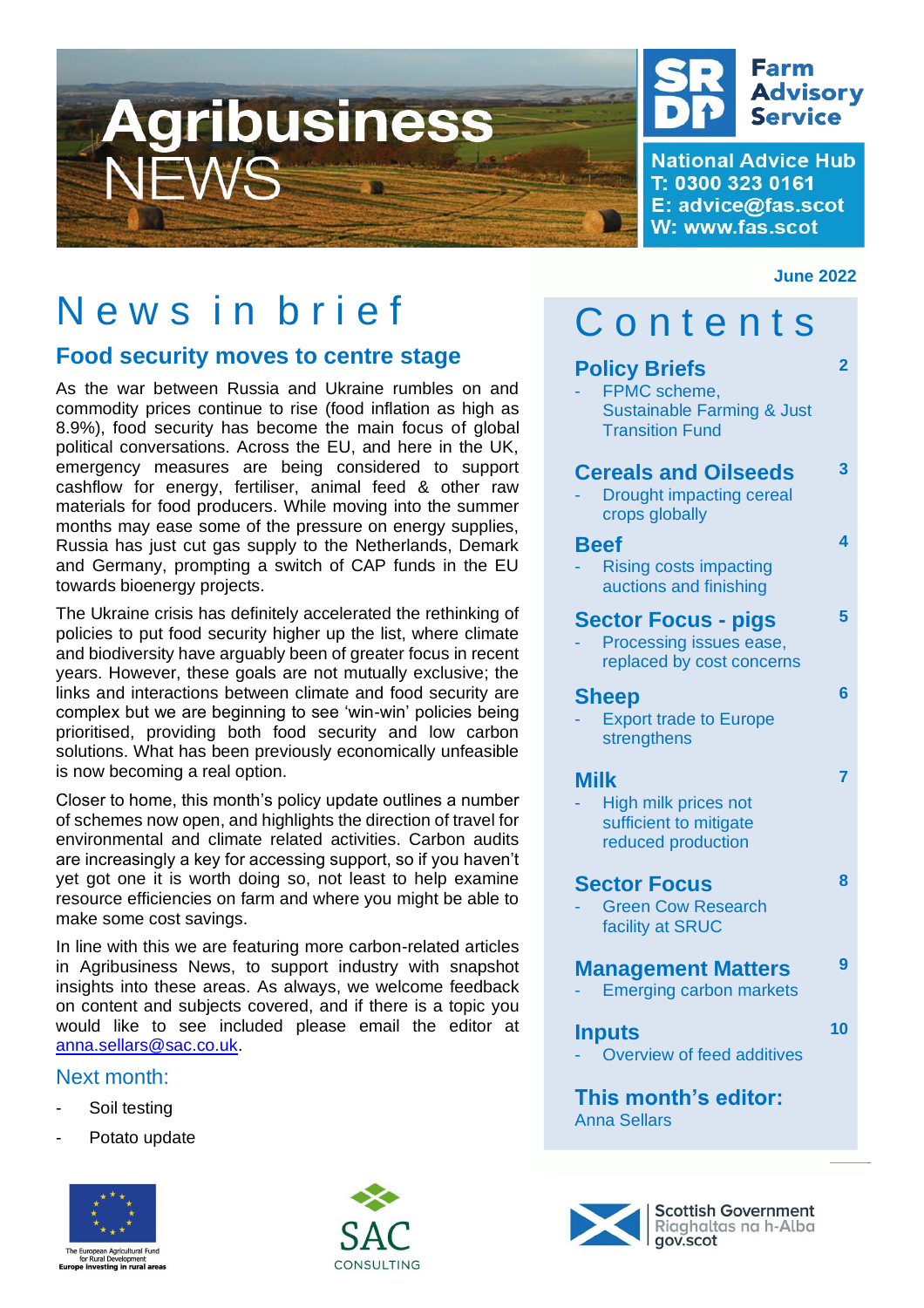# Policy Briefs

## **Food Processing, Marketing & Cooperation Grant Scheme**

The 2022 Food Processing, Marketing & Cooperation Grant Scheme (FPMC) in support of Scotland's journey to becoming a [Good Food Nation](https://www.gov.scot/news/good-food-nation-bill-introduced/) provides grant funding to businesses within the Scottish food and drink sector. The scheme is open to both new and existing food businesses. FPMC funding can support:

- Capital costs of businesses involved in the processing of primary agricultural produce to develop new and improve existing processing facilities;
- Non capital costs e.g., consultancy fees;
- Support innovation and training;
- Support co-operation between food and drink producers, manufacturers and retailers/hospitality & food service sectors and/or research;
- Marketing produce at national and international trade shows/fairs.

Capital grant rates vary from 10-40% depending on business size and [eligibility of the type/types of](https://www.ruralpayments.org/topics/all-schemes/food-processing--marketing-and-co-operation/food-processing--marketing-and-co-operation-full-guidance/fpmc-list-of-eligible-agricultural-products/)  [agricultural products.](https://www.ruralpayments.org/topics/all-schemes/food-processing--marketing-and-co-operation/food-processing--marketing-and-co-operation-full-guidance/fpmc-list-of-eligible-agricultural-products/) A 50% grant is available for micro- to medium- sized businesses for innovation, consultancy fee, and attending trade shows/fairs. Large business can apply for a 15% innovation grant. Training grant rate range from 50-70% linked to the size of the business.

The application window closes on the  $19<sup>th</sup>$  June 2022. All eligible costs must be claimed by the  $31<sup>st</sup>$ March 2023. Full details the scheme can be found [here.](https://www.ruralpayments.org/topics/all-schemes/food-processing--marketing-and-co-operation/food-processing--marketing-and-co-operation-full-guidance/fpmc-list-of-eligible-agricultural-products/)

## **Preparing for Sustainable Farming**

As part of the recently published guidance on National Test Programme (NTP): Track 1 – [Preparing for Sustainable Farming \(PSF\)](https://www.ruralpayments.org/topics/all-schemes/preparing-for-sustainable-farming--psf-/) the Scottish Government has announced support funding for:

- **Carbon audits**
- Soil sampling and analysis

**Carbon audits:** Businesses with an online Rural Payments and Services (RPS) account can apply for funding up to £500 for a carbon audit if they do not already have one or it is more than 3 years old. Under the guidance notes, the 'carbon audit must be created using a recognised tool such as SAC's Agricultural Resource Efficiency Calculator [\(Agrecalc\(](https://www.agrecalc.com/#solution)©) and be aligned to Publicly Available Specification [PAS 2050](https://ghgprotocol.org/sites/default/files/standards_supporting/GHG%20Protocol%20PAS%202050%20Factsheet.pdf) standard, and must have

carbon management and emissions mitigation recommendations for the business going forward.

**Soil Sampling & Analysis**: Business wishing to apply for funding for soil testing must have the land documented in their current year's Single Application Form (SAF) and must confirm that they have a carbon audit that is less than three years old, and, as noted above, aligns to PAS 2050.

Funding of up to £30 per hectare of region one land is available for soil testing for pH, phosphate, potash, and carbon. Testing for pH and carbon can be at either sample or land parcel level. Testing for magnesium and trace elements is recommended but voluntary. Analysis will be paid at cost plus an additional £4 per sample where gathering these is not included in the analysis cost.

Each year, applicants can apply for funding to soil test up to 20% of the available region one land on the holding. The maximum will be determined by the SAF claim for the same year. To ensure all eligible farming/crofting businesses can benefit, a minimal soil sampling allowance of £300 will be available to small businesses whose area of region one land means they would otherwise receive less than this amount.

### **Just Transition Fund**

The Just Transition Fund (JTF) is a £500 million, tenyear commitment aimed at supporting businesses and communities in the North-East and Morayshire to transition to net zero. The aim is to increase the economic resilience of the region by supporting projects from across sectors not just the energy sector.

For further details email: [JustTransitionFund@gov.scot](mailto:JustTransitionFund@gov.scot)

## **Key dates for June**

| <b>Date</b> | <b>Action</b>                                                                                                                                                                                      |
|-------------|----------------------------------------------------------------------------------------------------------------------------------------------------------------------------------------------------|
| June 10th   | <b>National Reserve:</b> Final day for submitting<br>applications and supporting documentation<br>for an allocation of BPS entitlements.                                                           |
| June 19th   | Food Processing, Marketing and<br><b>Cooperation Scheme, closes (midnight).</b>                                                                                                                    |
| June 30th   | Forestry Grant Scheme Woodland<br><b>Creation.</b> Final day for initial planting capital<br>claims to be submitted if woodland creation<br>supports the area of land entered on your<br>SAF 2022. |

*[christine.beaton@sac.co.uk](mailto:christine.beaton@sac.co.uk)*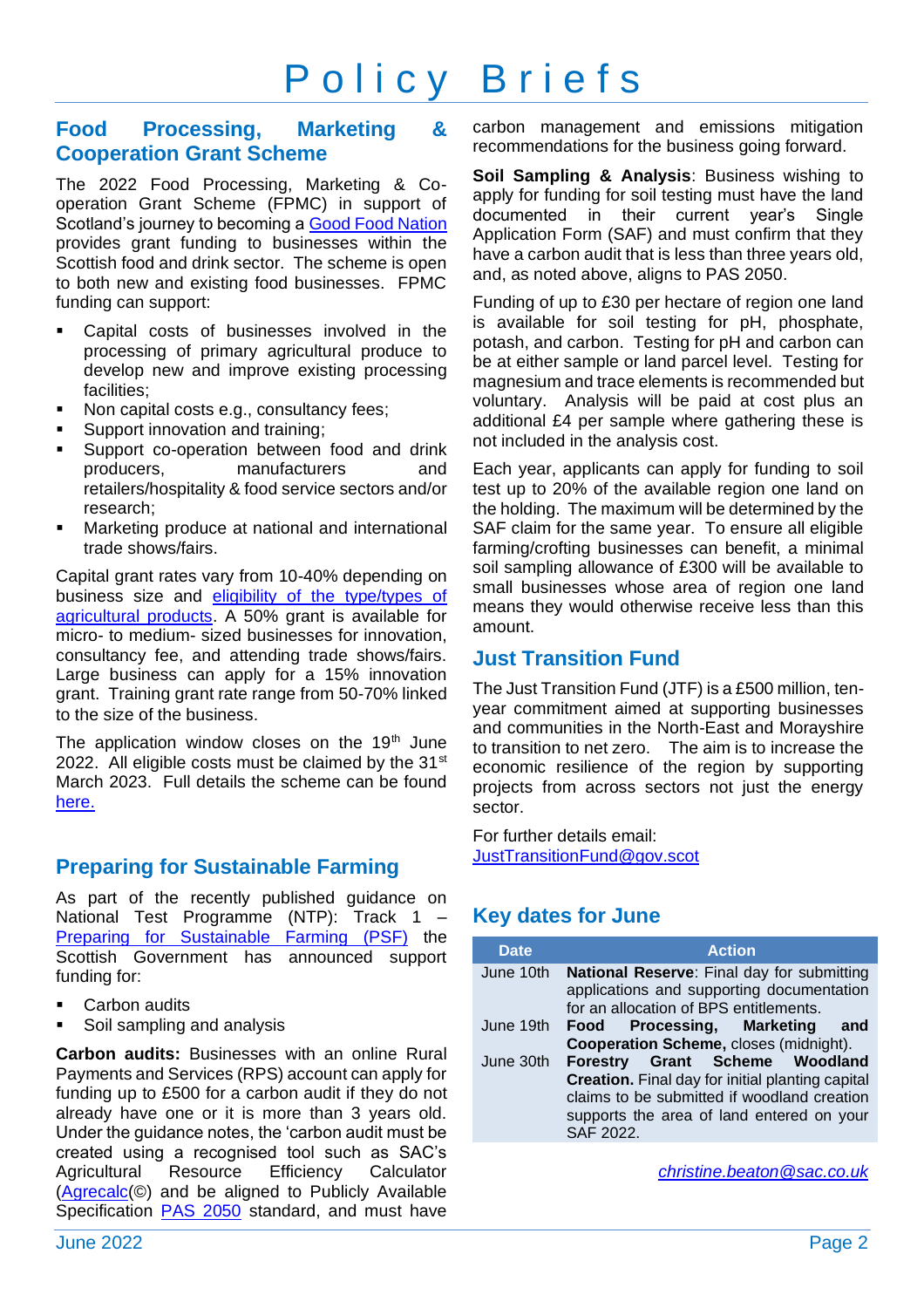## **Uncertainty prevails in the market**

It has been a volatile time over the last few weeks from a fundamentals point of view as we continue to see production issues in the key exporting countries around the world. Global wheat and corn supply and demand continues to contract, with balance sheets falling below pipeline requirements.

The US continue to see issues with the winter wheat crop, with 30 out of 50 states experiencing droughts and additionally planting issues in the north and again in Canada for the spring wheat crop. Only a third of crops had been sown as of 16 May, down from the five-year average of 53%. In Manitoba only 10% of crops had been sown, trailing the five-year average of 77%, while in Alberta sowings of all crops are running behind last year and the average pace.

Dry weather in the EU is causing concern too. This is worrying, not just for French farmers, but for the world. France produces 35m tonnes of wheat (compared to the UK's 13m tonnes) of which it exports roughly half, making it the world's fourth largest exporter. Between 1 January and 9 May, France received an average of 200mm of rain. This is barely half the country's normal rainfall over that period and the least rain since 1960 in any year bar 1976 and 2011. French producers are already predicting small ears and a light harvest unless things improve quickly, but at the time of writing the weather forecast for the country looks extremely unfavourable in terms of a break in the drought.

India too, which has become a major wheat producer and even exporter, is currently struggling with a heatwave, so much so, its recently talked about contribution to exports is now perceived to be out of the equation. Even the wheat crop in China, the world's largest wheat producer, is thought to be in trouble because of unfavourable weather.

## **Green Corridor**

All in all, therefore, a very tight balance sheet and recent talks of humanitarian exports via a 'green corridor' out of the black sea has caught the market on the back foot and resulted in a sharp selloff in prices over recent days such that prices are on the slide and off the technical highs. Having witnessed the most aggressive wheat rally from 26th April to the recent contract highs of £360/t, we have seen an almost full retracement back to £310/t.

Nevertheless, Russia's blockade to date has crippled 10% of the world's wheat exports, sending global prices up by half since Putin attacked Feb. 24. Traders and Western allies have managed to reroute a fifth of Ukraine's normal grain exports via rail to ports in Romania or on the Baltic, but the fact remains that 36 different countries depend on Ukraine for more than half their grain imports; the top customer by far is Egypt, followed by Indonesia, Pakistan, and Bangladesh.

## **UK Cereal supply and demand**

AHDB UK cereal supply and demand estimates released on the 26th May sees the UK wheat balance easing while barley remains tight. Closing stocks in previous estimates for the season were tight, or 'on a knifes edge'. However, with the uptick in imports and relatively stable demand and export estimates, closing stocks have been revised up with a more comfortable amount of free stock to carry into next season.

### **Oilseeds**

The oilseed rape price dropped back at the start of the month to trade at 7-week lows in line with the relaxing oil price, reports of good US soya crops, and the rumours of cargoes potentially flowing out of Ukraine. However, the underlying supply and demand equation could not be ignored (despite Indonesia removing their short-lived export ban on palm oil) leading to significant price improvement overall.

#### **Indicative grain prices week ending 27th May 2022** (Source: SAC/AHDB/Graindex)

| $£$ per $t$                 | <b>Basis</b>        | June<br>$^{\prime}22$ |     | Aug '22 Nov '22 Nov'23 |     |
|-----------------------------|---------------------|-----------------------|-----|------------------------|-----|
| Wheat                       | Ex farm<br>Scotland | 356                   | 307 | 324                    | 274 |
| Feed<br>barley              | Ex farm<br>Scotland | 318                   | 277 | 284                    |     |
| Malt.<br>barley -<br>distil | Ex farm<br>Scotland |                       | 307 |                        |     |
| Oilseed<br>rape $\sim$      | Del:<br>Liverpool   | 757                   | 697 | 707                    | 650 |

(Source: SACC/ AHDB/ Graindex)

*[mark.bowsher-gibbs@sac.co.uk,](mailto:mark.bowsher-gibbs@sac.co.uk) 07385 399513*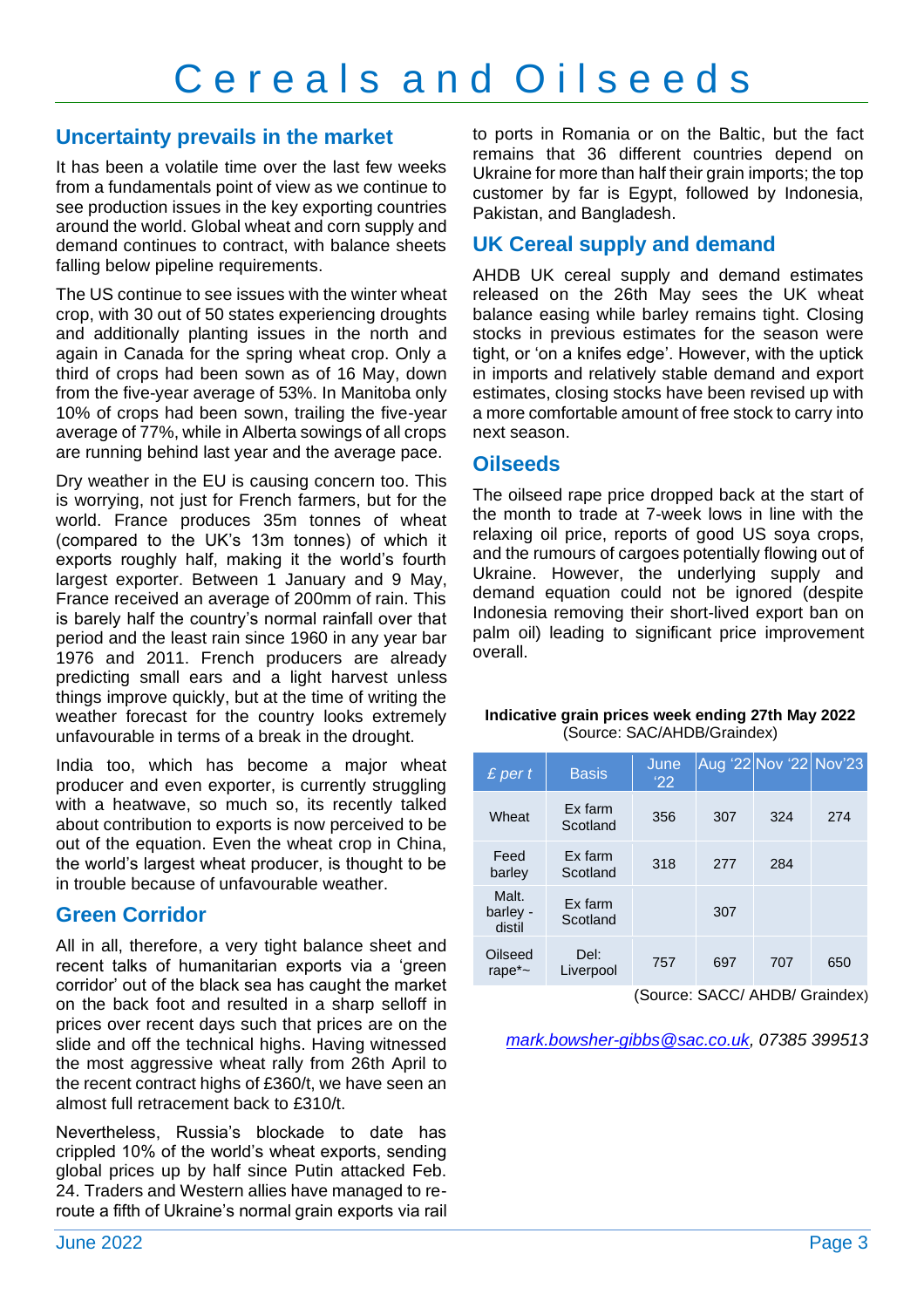# B e e f

## **Cattle prices hold strong**

Prime cattle prices continue to remain strong, bolstered by tight cattle supply and continued retail and wholesale demand supporting prices.

At the time of writing, finished cattle prices are sitting around 444-446p/kg for Scottish R4L steers.

For the year-to-date, prime cattle slaughter in the UK was estimated to be 607,000 head, down 5% yearon-year. Which will be behind the strong beef price.

However although the beef price looks good on paper, the reality is that it's just not enough, as margins are less. The last 12 months has seen an incredible change in the cost of production as producers have been hit with rising input costs. These record farmgate prices, which we have become accustomed to in recent months are very much needed however, for some producers they may not be enough to offset the hike in feed, fuel and fertiliser costs. Unprecedented forward cereal prices and continuing rising costs are no doubt making finishers question the viability of their cattle-finishing enterprise as businesses negotiate new feed contracts which could see the price on offer not stacking up. A significant price increase is needed soon or cattle could well be turned out to grass to reduce feed costs, stretching finishing times.

It is anticipated that cattle numbers will tighten as we head towards mid-summer and with a bank holiday at the start of June we may see beef stocks reduced and an increased appetite from processors to restock, which may lead to increases in prices. The challenge will come if numbers become very tight and cattle are not ready to slaughter the processor may feel that any increase in price will not actually bring out any more cattle and so the price may remain steady through the summer.

If we do indeed see a price increase towards £5p/kg then retailers would need to react to this, increasing meat prices in supermarkets.



## **Auction sales preferring larger animals**

Heavier store cattle 500kgs+ are commanding a premium in the store ring, with many trading around 250p or more, as finishers look for cattle that can be finished quicker. Uncertainty is hitting the lighter, smaller (around 350-440kg) grazing types with prices easing in recent weeks for these.

Cull cow demand continues, driven by the economic squeeze as consumers choose to buy the cheaper beef cuts (mince, burgers etc.). Farmers are receiving record prices for cull cows with many markets reporting sale averages of £1600+. The attractive cow trade is seeing a reduction in suckler herd numbers as farmers take advantage of this. Culling cows is a quick simple way to reduce numbers and costs however suckler farmers need to think carefully as hard culling could result in increased fixed cost per livestock unit.

There have been some strong prices at breeding sales, no doubt on the back of the high cull cow values as producers reinvest, which shows there is confidence out there.

## **Control what you can control**

New Zealand farmer Doug Avery highlighted (during his 2018 tour of Scotland) the importance of 'control what you can control' and worrying less about what you can't. As farmers, we cannot control the price of diesel or fertiliser or any other input but we can control usage and inputs that are used. Farmers will need to look at their current management practices in order to maximise margins.

#### *[sarah.balfour@sac.co.uk](mailto:sarah.balfour@sac.co.uk)*

**Scotland prime cattle prices (p/kg dwt)** (Source: Drawn from AHDB and IAAS data)

|                              | <b>R4L Steers (p/kg dwt)</b> |                   |                      | -U4L Steers |                   | Young Bull-U3L       |       | <b>Cull cows</b>     |                 |        |
|------------------------------|------------------------------|-------------------|----------------------|-------------|-------------------|----------------------|-------|----------------------|-----------------|--------|
| <b>Week</b><br><b>Ending</b> |                              | Change<br>on week | Diff over<br>N. Eng. |             | Change<br>on week | Diff over<br>N. Eng. |       | Diff over<br>N. Eng. | R <sub>4L</sub> | $-O3L$ |
| 7 May 22                     | 446.3                        | $-1.2$            | $-4.5$               | 445.1       | 0.6               | $-3.7$               | 444.7 | $-3.9$               | 401.3           | 337.4  |
| 14 May 22                    | 445.8                        | $-0.5$            | $-7.4$               | 444.0       | $-1.1$            | $-8.2$               | 444.8 | $-2.2$               | 405.7           | 379.7  |
| 21 May 22                    | 446.0                        | 0.2               | $-4.8$               | 441.0       | $-3.0$            | $-5.9$               | 444.8 | $-3.6$               | 401.1           | 372.6  |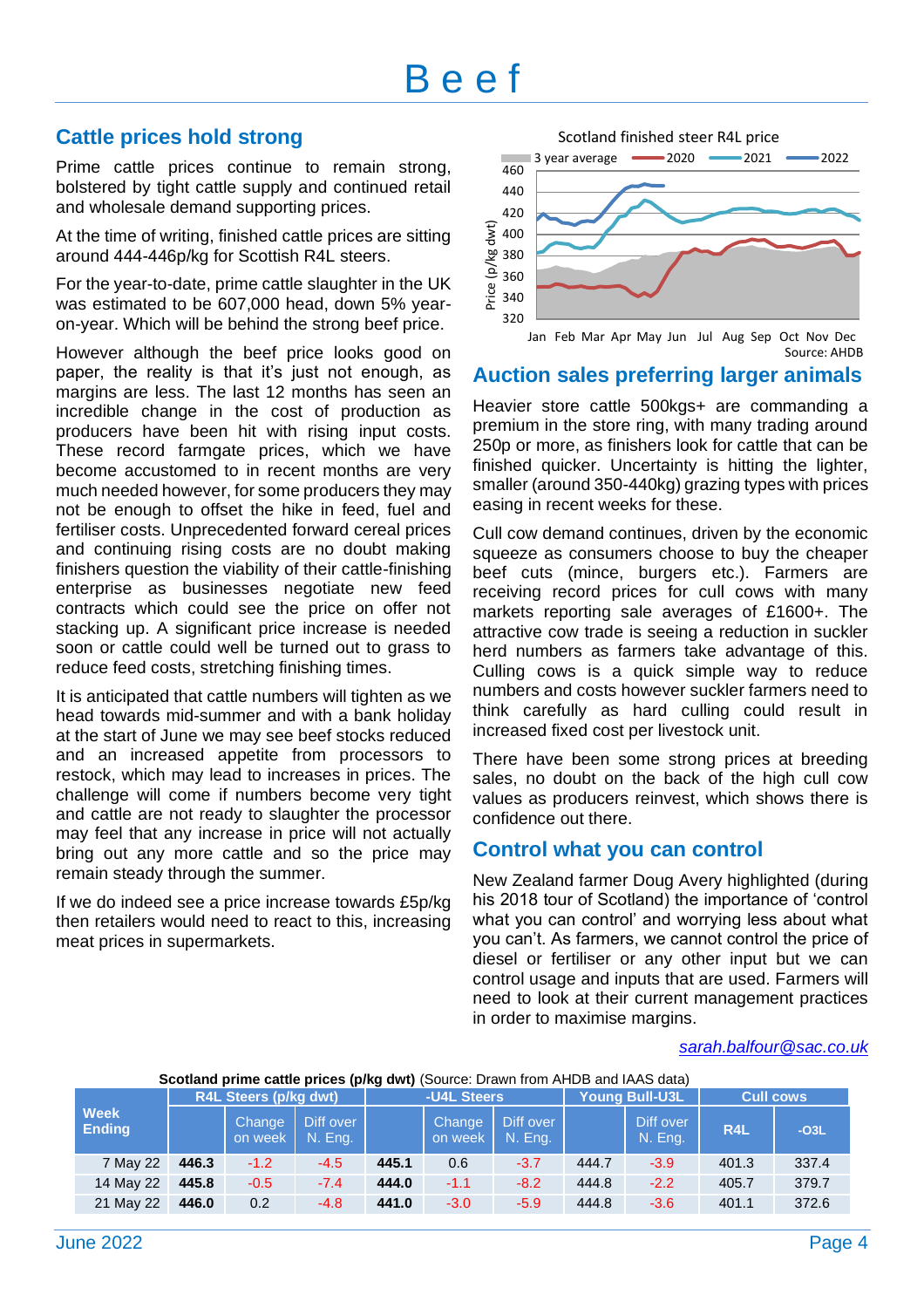# Sector Focus : Pigs

### **Higher prices offset by higher costs means the black hole remains for pig producers**

The pig sector continues to suffer from a sustained period of significant negative margins. The fundamentals from the last update (see the [February](https://www.fas.scot/downloads/agribusiness-news-february-2022/)  [2022 edition\)](https://www.fas.scot/downloads/agribusiness-news-february-2022/) remain, and Brexit continues to impact on the sector with UK producers finding exporting to the EU seemingly much more difficult than (cheaper) pigmeat going in the opposite direction.

There are signs that the backlog in processing is beginning to clear. However average slaughter weights reached a peak of 95.80kg in February but have since fallen to 91.19kg, although this is still over 4 kgs heavier than 12 months ago (AHDB). This will provide some welcome respite for producers in the shape of reduced overall feed requirements as pigs leave the farm closer to their intended sale weights, as well as taking pressure off buildings as less pigs are being carried.

The spring has also seen a much-needed increase in the pig price with the Standard Pig Price (SPP) rising from a low of 137 pence per kg (p/kg) in February to a current price of just under 173 p/kg. This has been driven by a similar sharp rise in the pigmeat prices in the EU, although are still below UK prices and as such are easily placed on UK retail shelves.

While these are undoubted positives to the sector, beleaguered pig producers are now being faced unprecedented feed price rises, with any gains swallowed up by increased barley, wheat and soya prices as the crisis in Ukraine continues along with concerns over harvest prospects and India banning exports of wheat. The market volatility currently being seen is also making pricing forward contracts very difficult. With feed being the largest cost for pig producers this has continued to put pressure on margins.

The latest data from AHDB relating to pig producer margins estimates that producers were losing £58 per pig with prices 61 p/kg below the cost of production in Q1 of 2022. This is the sixth consecutive quarter of negative margins, with prices received in Q1 barely covering feed costs, let alone other production costs such as energy or labour. It should be noted that this is before both the aforementioned increase in pig price and spike in feed prices. Further estimates from AHDB have pig production costs at a precedented 230 p/kg for the month of April.

With escalating energy costs now also becoming a major concern for indoor producers, the period of sustained losses continues to put a huge strain on

cash flows and reserves. With harvest still several months away, outgoings will continue to be high as most producers will require to buy in feed grains.

*Figure 1. GB APP vs. Cost of production Jan 2020 to Mar 2022, (Source: AHDB Pork)*



Cull sow trade has improved from a low of around 25 p.p.kg in December to now being worth around 65 p.p.kg. although the prolonged nature of the crisis is seeing plenty sows come forward as some herds are inevitably dispersed or cut back.

Weaner trade has also been affected with buyers adopting a cautious approach due to increasing feed prices and uncertainty over sale prices.

### **Retailers to the rescue, or too little, too late?**

The Scottish Government has announced a further £410,000 of support for Scottish producers, bringing the total level of support to just over £1.8m over the three tranches. Once again, English producer's requests for similar or indeed any support have fallen on deaf ears from Westminster.

The plight of pig producers has also now seen most retailers step in with offers of support with some fairly significant sums being promised. The full details of the support and how quickly it reaches the farmers remains to be seen.

A recent survey from the National Pig Association (NPA) found that 80% of its members could not continue should the current extent of losses continue for the next 12 months. Anything that helps close the gap, whether it be from government, retailers or indeed the market itself will be extremely welcome and help re-build confidence for the future.

*[george.chalmers@sac.co.uk](mailto:george.chalmers@sac.co.uk)*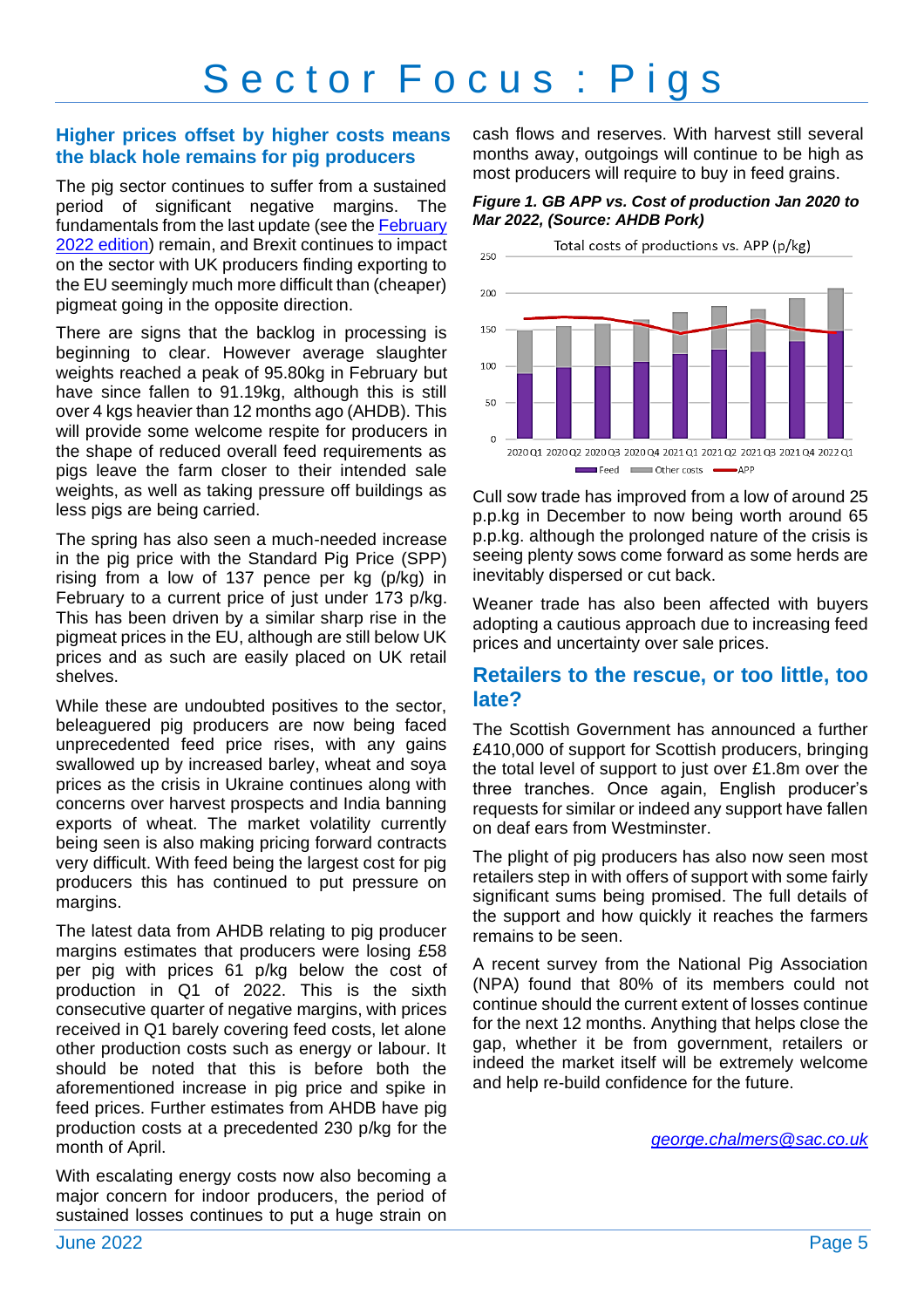# S h e e p

### **Trade for culls remains sensational**

The trade for culls typically follows the same pattern year on year, with peaks being seen around religious festivals such as Ramadan. However, this curve of demand is flattening out, showing year-round constant demand, driven further by global shortages of animal protein. The value has been increasing year on year which is clearly demonstrated in the graph. It is worth noting the type of ewe now coming forward to the market is a leaner hill ewe, with many fleshier continentals marketed post scanning and during Ramadan demand. The average price for the week ending 14<sup>th</sup> May was £107.11/head. Following the trend from previous years, combined with a strong demand, this level could easily be sustained into the summer. A greater level coming forward at weaning will dampen the market, as producers market non-efficient ewes.



Jan Feb Mar Apr May Jun Jul Aug Sep Oct Nov Dec Source: AHDB

#### **New season lambs flow through**

New season lambs are starting to come forward, while the majority of Scottish auctions and slaughterhouses are still on old season hoggs. The quality of these is poorer; many of these are now on concentrate to finish them, which is costing the producers, resulting in many being sold leaner than would be desired. However, the price is holding well, due to a short supply in the EU and the value of our lamb being below the French price  $(*\epsilon 0.55/kg)$  DW). This bodes well for the new season lamb marketing, where the forecast is for lambs to reach market at speed given the favourable conditions at lambing and grass supply across many areas of Scotland.



### **Exports strengthen further**

AHDB figures show that exports of sheep meat from the UK have risen by 19% compared to this stage in 2021, with a total of 17,000 tonnes being exported to March 2022. This is mainly driven by the UK lamb being priced competitively compared to lamb in the continent, making it very attractive. France has been the largest importer with 3,200 tonnes (an increase of 12%), following Germany with 1,300 tonnes (an increase of 27%).

Imports to the UK to the end of March stand at 16,000 tonnes (+12% on the year). Showing a reduction by 2,000 tonnes from New Zealand, and an increase of 1,400 tonnes (+146%) from Australia. It is worth noting the trade deal with Australia has not yet come into force and does not play any part in this increase. However, looking at the value of lamb the Australian lamb is cheaper than the NZ product (week ending 07/05/22 Australian lamb €5.20 and NZ lamb €5.07, making it more favourable for import. In addition the kill in NZ is lower than normal due to drought conditions reducing the performance of the lambs.

### **Wool prices set to increase**

It has been announced that British wool will increase prices by 135% for the 2021 clip, which will be paid when the 2022 clip is received. Free haulage from the collection point to the depot which was introduced in 2021 will also continue.

#### *kirsten williams@sac.co.uk; 07798617293*

|             | GB deadweight (p/kg)<br>$16.5 - 21.5$ kg |                   |                             |                  | Scottish auction (p/kg) |                   |                    |                    | Ewes $(E/hd)$   |         |
|-------------|------------------------------------------|-------------------|-----------------------------|------------------|-------------------------|-------------------|--------------------|--------------------|-----------------|---------|
| Week ending |                                          |                   |                             |                  |                         |                   |                    |                    | <b>Scottish</b> | Eng&Wal |
|             | <b>R3L</b>                               | Change<br>on week | Diff over<br>R <sub>2</sub> | Diff over<br>R3H | Med.                    | Change<br>on week | Diff over<br>stan. | Diff over<br>heavy | All             | AII     |
| 07-May-22   | 658.0                                    | 3.6               | 5.1                         | $-0.5$           | 270.60                  | $-9.1$            | 17.1               | 18.4               | 102.79          | 106.29  |
| 14-May-22   | 676.1                                    | 18.1              | 2.8                         | $-0.3$           | 304.90                  | 34.3              | $-6.4$             | 15.4               | 107.11          | 111.16  |
| 21-May-22   | 669.7                                    | $-6.4$            | 1.6                         | 3.5              | 316.00                  | 11.1              | $-2.1$             | 17.1               | 104.74          | 112.59  |

Deadweight prices may be provisional. Auction price reporting week is slightly different to the deadweight week. Source: AHDB and IAAS. Standard weight 32.1 - 39.0kg; Medium weight 39.1 - 45.5kg; Heavy 45.6 - 52.0kg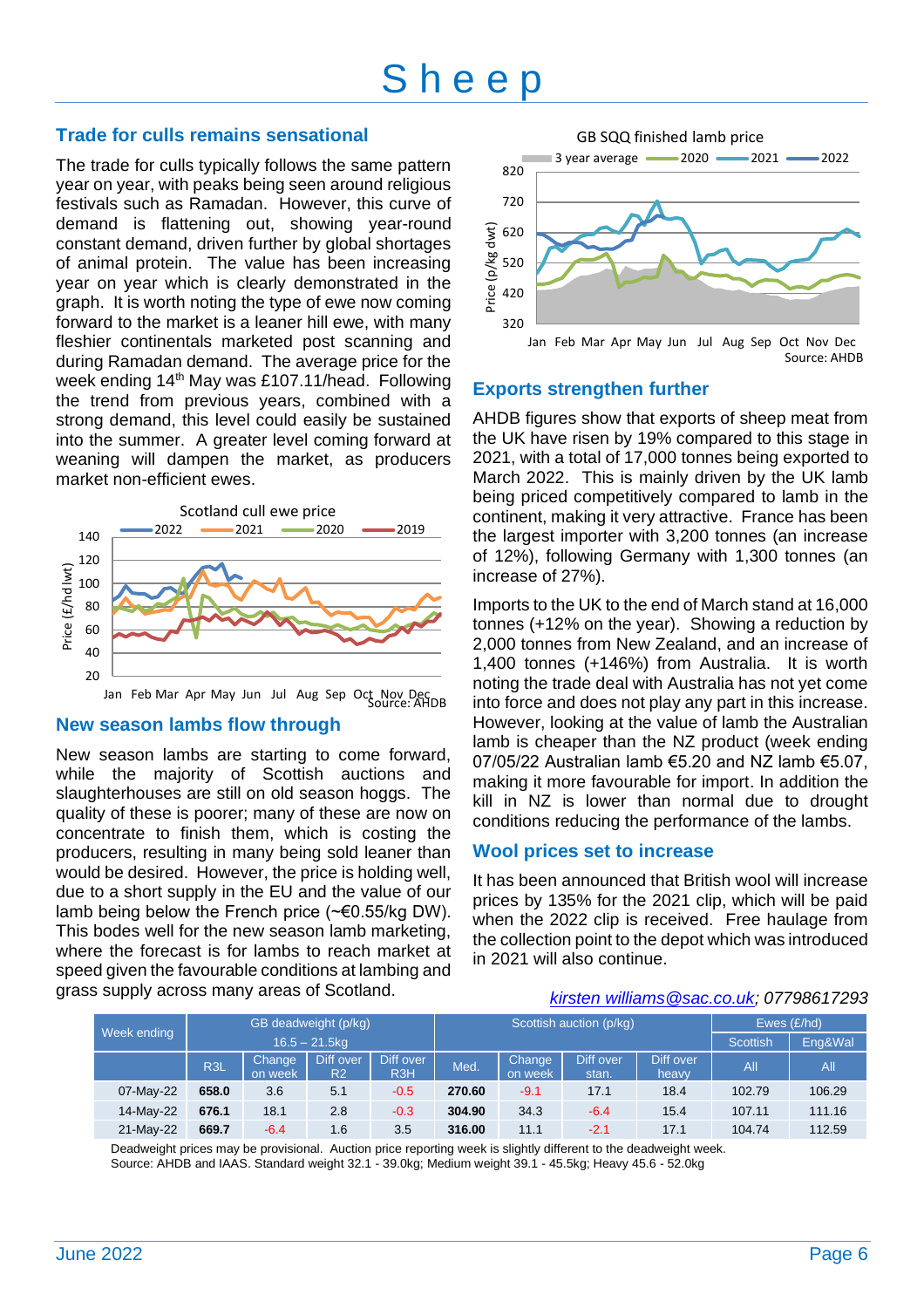## **Concern over falling milk output**

- UK milk output for 2021-22 is down by 109.54m litres against *2020-21.*
- There is no sign of a slowdown to the reduction in UK milk *output, despite the record price levels now being seen across the country.*
- Some milk processors have raised concerns in relation to *the security of milk supplies, nearer the end of the year.*

The latest milk production statistics from AHDB for April 2022 indicate that output for the month is estimated at 1,324.82m litres (before butterfat adjustment) – a reduction of 29.33m litres from April 2021. Cumulative production for the 2021/22 milk year to end March 2022 has been revised downward to 14,904.94m litres (before butterfat adjustment), 109.54m litres down on the 2020/21 total. UK milk prices have continued to rise (see chart below). The latest monthly average price level for April 2022 is estimated at 37.41ppl, representing an increase of 8.00ppl against the average for April 2021. Whilst milk prices are continuing to rise, this has failed to provide adequate incentive for UK dairy farmers to lift production and there are growing concerns that we could see a shortfall in supplies later in the year. As we head into June, most UK farmgate prices have tipped well over 40ppl and there still appears to be scope for further price increases to follow.



## **Farmgate prices: June 2022**

- Arla member price will increase by 5.0-euro cents from  $1<sup>st</sup>$  June 2022. This takes the liquid standard litre price (LSLP) up by 4.32ppl to 45.97ppl, whilst the manufacturing standard litre increases by 4.49ppl to 47.79ppl.
- Arla organic supplies the June 2022 also increases by 5.0-euro cents. The liquid standard litre for organic supplies increases by 4.32ppl to 52.27ppl, whilst the manufacturing standard litre for organic supplies increases by 4.49ppl to 54.34ppl.
- Müller Müller Direct suppliers will receive a 1.50ppl increase from 1<sup>st</sup> June 2022. This takes the LSLP up to 41.25ppl for suppliers in Scotland. See Milk Price table below.
- Fresh Milk Company 1.50ppl increase confirmed from 1st June 2022. This takes the LSLP up to 41.50ppl (see Milk Price table below). The manufacturing standard litre price increases by 1.56ppl to 43.17ppl.
- First Milk FM milk price will increase by 2.00ppl from 1st June 2022. See Milk Price table below for June 2022 milk prices.
- Yew Tree Dairies 2.00ppl increase confirmed from 1<sup>st</sup> June 2022. This takes the LSLP up to 42.00ppl.
- Tesco 0.75ppl increase from  $1<sup>st</sup>$  June. This takes the price for Müller Milk Group suppliers up to 41.59ppl. The milk price for Arla TSDG suppliers will move up 41.34ppl.
- Co-op Following a 2.14ppl increase for May 2022, the Coop will add a further 1.07ppl from  $1<sup>st</sup>$  June. This latest price increase takes the LSLP for June 2022 up to 41.18ppl.
- Sainsburys (SDDG) 0.94ppl increase from  $1<sup>st</sup>$  June 2022. This takes the LSLP up to 40.44ppl for Müller suppliers and 40.32ppl for Arla suppliers.

| Annual average milk price estimates for June 2022 (ppl)                                                                                                                    |                      |  |  |  |  |
|----------------------------------------------------------------------------------------------------------------------------------------------------------------------------|----------------------|--|--|--|--|
| <b>Milk Buyers - Scotland</b>                                                                                                                                              | <b>Standard Ltr*</b> |  |  |  |  |
| Lactalis / Fresh Milk Co. (No profile or seasonality) 1                                                                                                                    | 41.50                |  |  |  |  |
| First Milk Liquid 1, 2<br>40.65                                                                                                                                            |                      |  |  |  |  |
| First Milk Manufacturing (4.2% Butterfat & 3.4% Protein) <sup>2</sup><br>42.05                                                                                             |                      |  |  |  |  |
| Müller - Müller Direct - Scotland 1, 3<br>41.25                                                                                                                            |                      |  |  |  |  |
| Liquid standard litre - annual av. milk price based on supplying 1m litres at 4.0% butterfat, 3.3% protein,<br>bactoscan = 30, $SCC = 200$ unless stated otherwise.        |                      |  |  |  |  |
| 2 The FM member premium is set to remain at 0.50ppl from April 2021.                                                                                                       |                      |  |  |  |  |
| 3 No monthly supplementary payment included in the price estimate. Includes 1.00ppl Müller Direct Premium<br>and additional 0.25ppl haulage charge for Scottish suppliers. |                      |  |  |  |  |

## **Dairy wholesale prices**

| <b>UK dairy commodity</b><br>prices (£/ tonne) | <b>May</b><br>2022 | Apr<br>2022 | <b>Nov</b><br>2021 |
|------------------------------------------------|--------------------|-------------|--------------------|
| <b>Butter</b>                                  | 5,890              | 5,890       | 4.380              |
| <b>SMP</b>                                     | 3,310              | 3,430       | 2,600              |
| <b>Bulk Cream</b>                              | 2,579              | 2,612       | 2,139              |
| <b>Mild Cheddar</b>                            | 4,650              | 4,520       | 3.440              |
| <b>UK milk price</b>                           | <b>May</b>         | Apr         | <b>Nov</b>         |
| equivalents (ppl)                              | 2022               | 2022        | 2021               |
| AMPE (2021)                                    | 55.10              | 56.32       | 42.28              |
| MCVE (2021)                                    | 53.14              | 51.98       | 39.22              |

*<sup>©</sup> AHDB [2021-2022]. All rights reserved*

## **World milk production**

Global milk production is showing a slight deficit against last year, with world output reduced by 0.9% between Feb 2021-Feb 2022. Reduced output in New Zealand and Australia were largely responsible with Feb 2022 output down by 8.2% and 6.1% respectively. The US has also seen reductions to monthly milk output during consecutive months between Nov 2021 and Feb 2022, however, cumulative output for the US remains 0.90% higher than one year ago. At the end of Feb 2022, cumulative EU output (excluding the UK) is only 0.20% up on last year.

*alastair.beattie@sac.co.uk, 07771 797 491*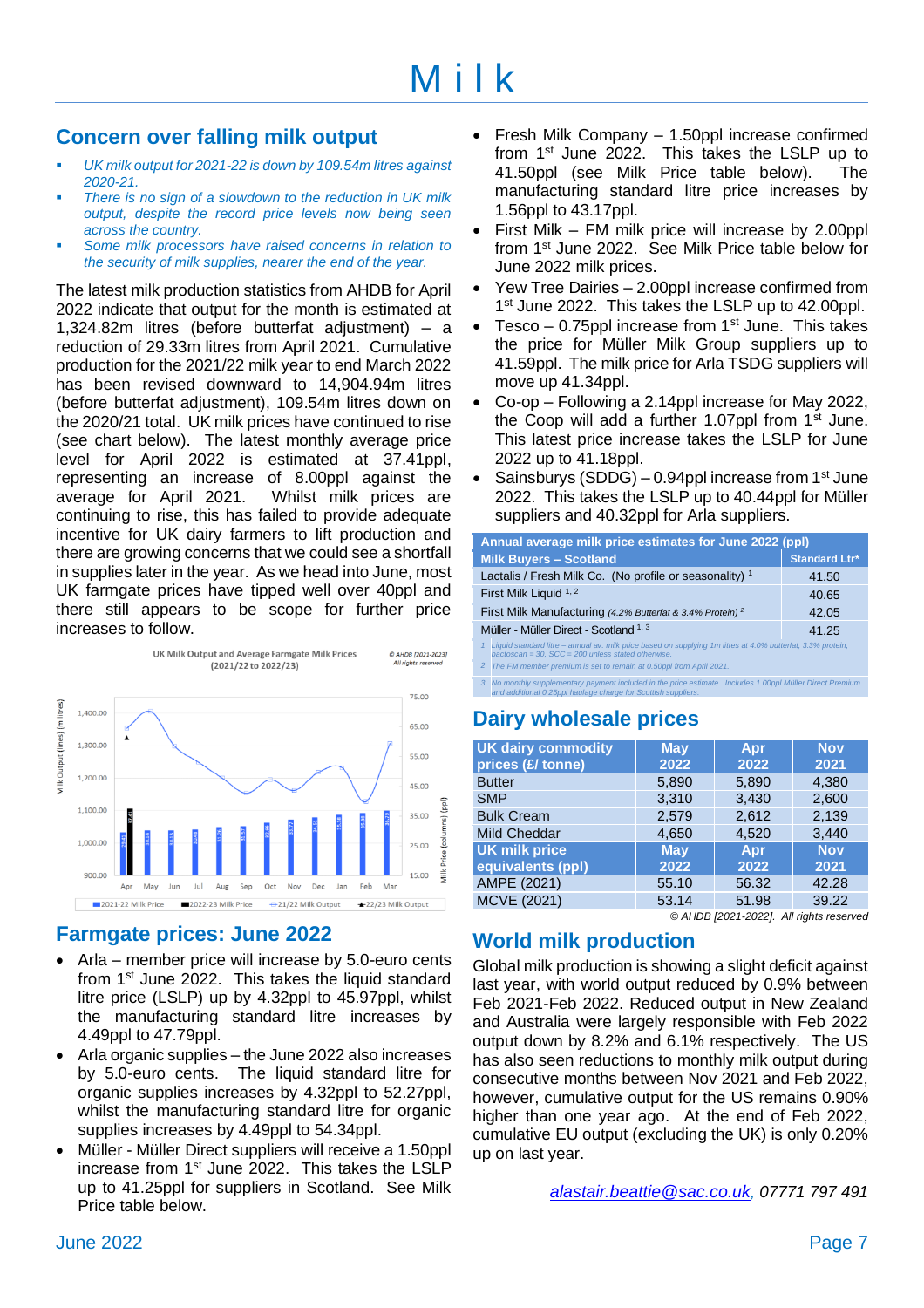### **Measuring enteric methane emissions**

SRUC are hosting a novel research facility, named 'GreenCow', at the Beef and Sheep Research Centre, near Edinburgh. Consisting of six controlled environment chambers, feed intake recording bins, and a gas analysis system which continuously records gas concentrations, it aims to measure methane (CH4) emissions and investigate factors which influence levels of methane production from beef cattle. SRUC also has chambers for dairy youngstock at the Dairy Research and Innovation Centre, and small portable chambers for sheep.

*GreenCow respiration chambers at SRUC's Easter Howgate Farm near Edinburgh*



Respiration chambers are considered the 'goldstandard' for measuring CH4, as they measure all emitted CH4 and are highly accurate. They are an incredibly valuable resource and are the right choice when accuracy is required, e.g. for validating the efficacy of CH4 reducing strategies. However, they have some limitations:

- 1. Low throughput (one beast per chamber per week);
- 2. They are labour intensive (daily mucking out, emptying feed bins by hand);
- 3. They cannot be used for grazing systems (although a 'cut and carry' trial has been undertaken where freshly mown grass was fed in the chambers); and
- 4. In placing an animal in a chamber its environment and behaviour can be changed, which can affect its feed intake and CH4 emissions.

### **Proxy measures for methane**

There are a variety of proxy measurement methods available. They overcome some of these limitations but bring their own constraints.

**GreenFeed;** The GreenFeed system is a 'head chamber' type system where CH4 in the breath of individual animals are analysed by an integrated gas analyser whilst they have their heads within a covered area. The system is suitable for both housed and grazing animals. The system dispenses grain or pelleted feed to encourage animals to visit.

An accurate estimate of CH4 emissions depends on the animals voluntarily visiting the system regularly throughout the day, over several weeks, to build up a good prediction of total CH4 emissions. SRUC have GreenFeeds available for trial work.

**Tracer gas:** Boluses containing sulphur hexafluoride (SF6), with a known gas release rate, are placed into the rumen and the animal is then fitted with an evacuated container attached to a halter, which collects gas from above the animal's nostrils through tubing. Methane emitted over a 24-hour period is calculated using the ratio of CH4 to SF6 in the gas sample.

The halter required for the SF6 technique is bulky and can impact normal grazing behaviour, it is prone to breakage, often being damaged by animals, and only one datapoint can be collected per animal over a 24 hour period.

**Laser based systems:** The laser methane detector (LMD) is a hand-held device initially developed to remotely measure CH4 in sewers. The LMD can be pointed at the muzzle of an individual animal to obtain a spot CH4 measurement. However, measurement is significantly affected by wind speed, humidity, pressure, and wind direction. Measurements with the LMD are generally taken standing less than 3m from the animal's muzzle and over a period of 2-4 minutes. Movement of the animal's head may also affect measurements, and repeated measurements are required per animal.

**The rumen microbiome:** The rumen is home to an incredible diversity of microbes, with thousands of different species of bacteria, archaea and fungi. The composition of the microbes is influenced by the animal's diet, genetics, and environment. Rumen samples can be obtained from large numbers of animals relatively quickly (by naso-gastric tube), and microbes identified by gene sequencing in the lab. This is an active area of research at SRUC, and there are clear linkages between the abundance of specific microbial species and the volume of methane that the animal produces.

- The above highlights some of the pros and cons of *difference CH4 measurement methods, but is by no means exhaustive.*
- *Other systems in development and the accuracy of some is improving.*
- The research begins to give a valuable indication of *what may be beneficial to apply in real farming systems, although it should be noted that most methods are not yet commercially available or viable.*

*[gemma.miller@sruc.ac.uk](mailto:Gemma.Miller@sruc.ac.uk)*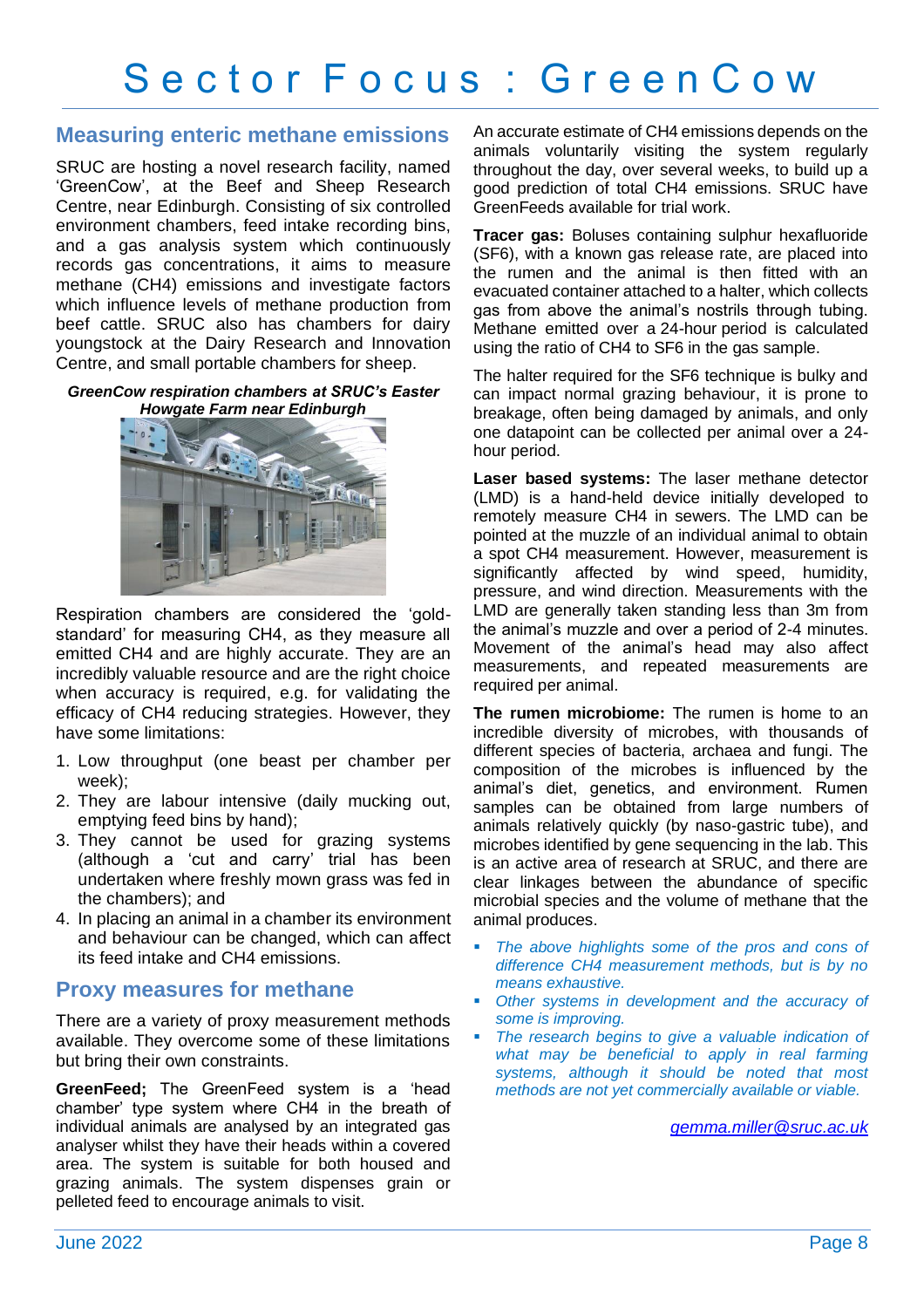## **Emerging carbon markets**

As subsidy and finance reform in agriculture increasingly aligns with climate and environmental targets and compliance, carbon markets have become a core topic of interest.

The incentives to drive down emissions in food supply chains come from all angles – government, retailers, consumers, buyers, the finance sector – and while the agriculture sector itself faces no legally binding emissions targets (accounting for 7.5 mega tonnes CO2 equivalent in 2019), it must play its part in Scotland's target of net zero by 2045.

Climate mitigation and adaptation will inevitably cost money, and as these flows of money begin to open up more and more, all industries are keen to make the most of opportunities from new sources of finance. It is likely that this finance will flow at a faster rate and higher value as 2050 and net zero targets draw nearer.

### **The role of carbon finance for net zero**

Since the emissions baseline of 1990, UK agriculture has managed to reduce emissions by 16%. Various modelling scenarios across farm enterprises estimate that continuing to improve marginal efficiency gains and other mitigation options, in line with the science and technology that is current available, may help to reduce agricultural emissions by around a third. However, agricultural production inherently emits greenhouse gases, therefore, in order to reach a net zero target, sequestration and offsetting is essential. The main options for this are improved grazing management (freeing up land for afforestation), and biochar soil incorporation using agricultural residues.

Soil carbon sequestration may also be an option here, although it is important to understand the wide variation in potential impact of agricultural practices on soil carbon sequestration (see next section), and limits to total sequestration amount relative to net emissions from other aspects of agricultural production systems.

Many farms have or are now baselining their emissions, and looking at ways they can reduce their overall carbon footprint. From this there are three main potential options for GHG reduction measures:

- No net cost/cost saving measures
- Measures requiring small cost or investment
- Measures requiring larger investment or structural change

Options two and three are where carbon finance has potential to play a role in enabling or incentivising

actions. This could include finance for mitigation measures (reducing GHG production), offsetting measures (counterbalancing emissions with carbon credits from another industry), or sequestration measures (capturing carbon in agricultural systems to offset emissions from farming systems). Carbon credits may be one means of finance, although finance also includes subsidies, grants and private investments.

### **What is the potential to sell carbon credits?**

At a time where money is tight and carbon appears to offer a new income stream, selling carbon credits linked to on-farm activities appears very appealing. However, there are many points to consider before jumping into the market, namely:

- **Establish whether you have anything to sell**. Carbon offsets or sequestration may be small relative to total emissions of production. Also, soil carbon stocks are not the same as sequestration, credits cannot be linked to stocks. Soil carbon can be sequestered or lost, and soils reach a 'saturation point' where they reach limited further sequestration potential. Only credits linked to sequestration can be sold if you meet required criteria. For more background on soil carbon sequestration see th[e June](https://www.fas.scot/downloads/agri-business-news-june-2020/)  [2020 edition.](https://www.fas.scot/downloads/agri-business-news-june-2020/)
- In most cases **carbon credit payments require additionality**, i.e. proof that the intervention of the land owner is responsible for any changes in soil carbon levels
- They will also **proof that carbon capture has occurred,** including a credible measurement of soil carbon levels over an extended period of time.
- The **market for soil carbon credits is currently unregulated** (unlike the woodland and peatland codes). A soil carbon code is in the process of development, due later this year.
- **Who knows where the carbon price will go?** Sell now and you might be kicking yourself in the foot in a few years as prices are likely to increase as pressure grows to reach net zero targets. If you decide to sell, sell only a share of what you can capture in any one year or spread any sales out.
- It is yet unclear what agriculture's strategy will be for net zero as an industry, relative to others. If credits created are sold to other industries, then the sector can no longer claim the credits and will struggle even more to reach GHG reduction targets. **Should credits generated be retained to offset agriculture's own emissions first?**

*.*

*[anna.sellars@sac.co.uk,](mailto:anna.sellars@sac.co.uk) 0131 603 7531*